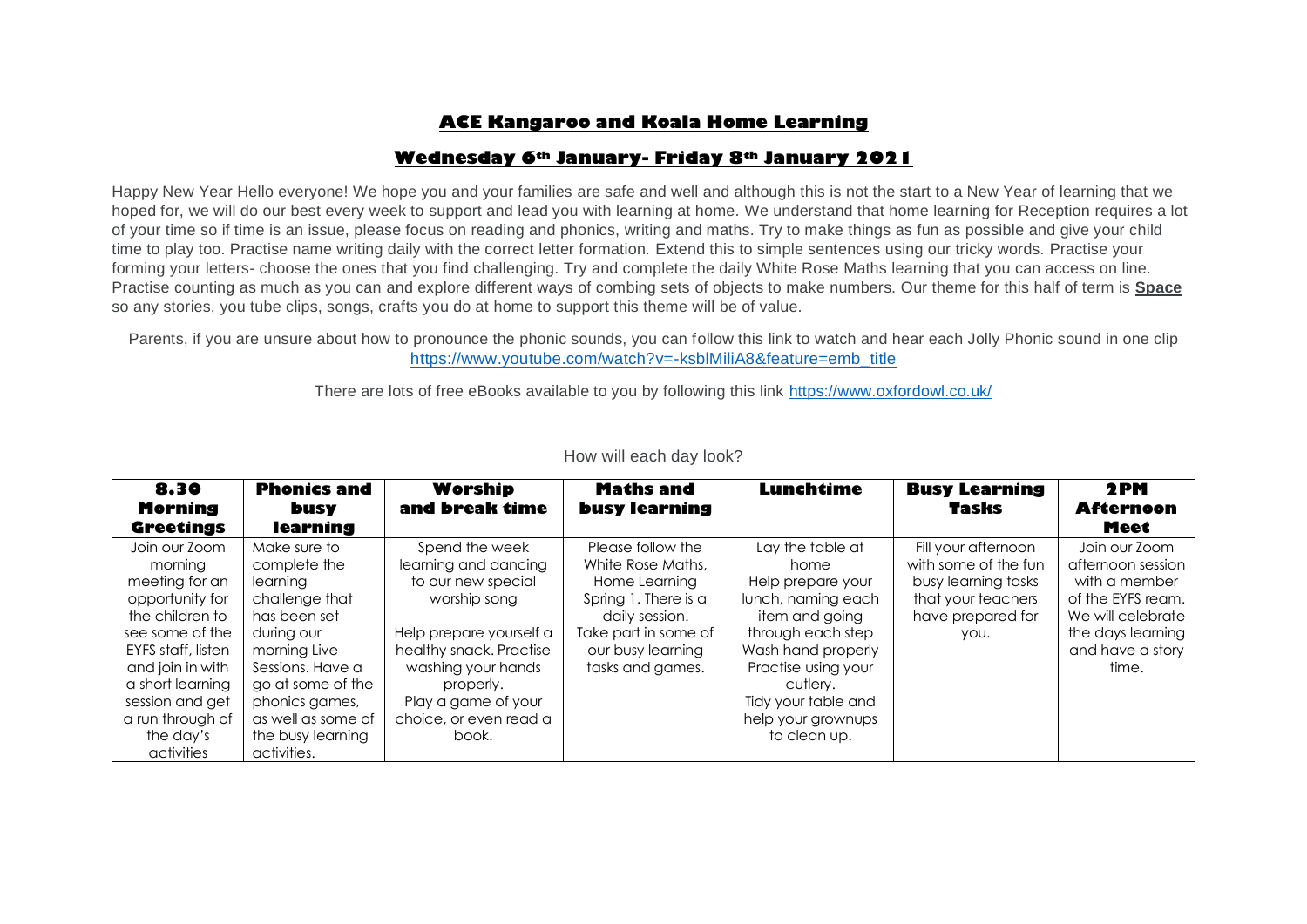### **Wednesday**

**Maths learning**- Alive in 5, Week 1, Session 2- <https://whiterosemaths.com/homelearning/early-years/alive-in-5-week-1/>

**Physical**- space yoga- <https://youtu.be/d85dw-AcAaU>



**Phonics** -Practise naming and saying the sound for each letter of the alphabet with Mr Mc and his song "Boom! Shake the alphabet" <https://youtu.be/Emb2yvwAHtc>



**Thursday**

**Maths learning**- Alive in 5, Week 1, Session 3- <https://whiterosemaths.com/homelearning/early-years/alive-in-5-week-1/>

Follow up activity-

Play a simple game like throwing balls into a bucket/ container or skittles- you can use empty bottles to do this. Can you keep your score, representing numerals in different ways like you saw on the video?

**Phonics**- Listen to and watch the tricky word song.<https://vimeo.com/219632566>

Follow up activity-



Ask a grown up to hide some of these tricky words around the house for you to find and read. Now choose some to practise writing. Extra challenge- use these words to write a sentence.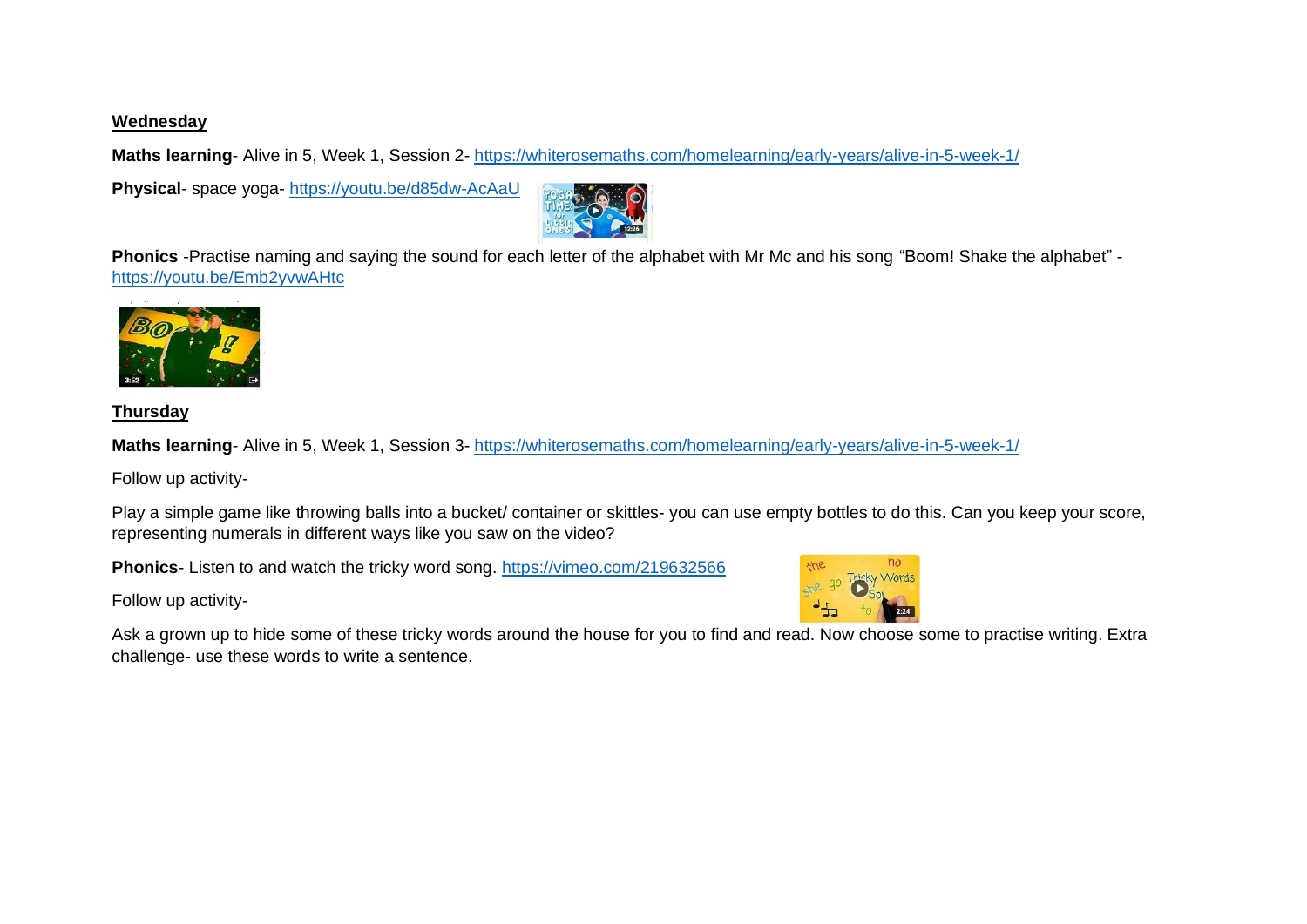**R.E**- Look at the picture. Talk about who it is (baby Jesus). Who is he special to? (Christians) Why do you think he is special?



Who is special to you? Talk about Who is your special person and why are they special to you? What is special about them? What do you like about them the most? How do they make you feel? Make a picture of that special person and ask an adult to help you write why that person is

special to you.